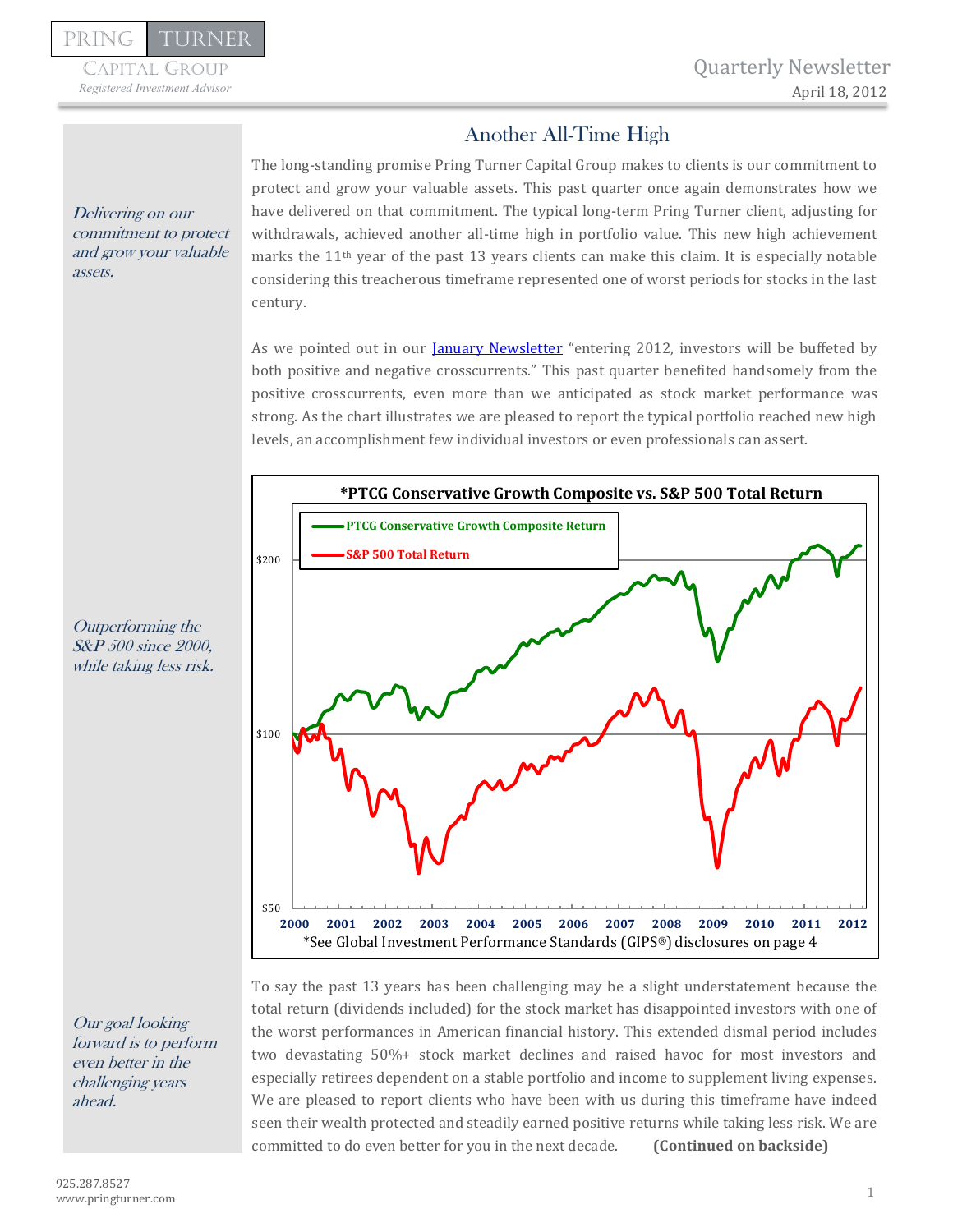## April 24, 2012 Another All-Time High – A Publication of Pring Turner Capital Group

# Business Cycle Outlook

This business cycle continues to make slow progress. This slow recovery is typical of economic expansions that develop after experiencing deep financial crises such as the painful 2008-2009 melt-down. Decision-makers everywhere are understandably cautious which supports both good and bad scenarios. Good in that no unhealthy excesses have developed, yet bad in that cautiousness restrains spending and new investments. The outcome is a labored economic recovery.

Longer term one big reason we have low expectations for this and future business cycle expansions relates to the link between employment and consumer spending. This link is important because consumer spending drives nearly 70% of the nation's business activity. The American consumer still has concerns for their job security, and rightly so, resulting in cautious spending for goods and services. The secular bear market theme we outlined in our "[Lost Decade](http://pringturner.com/newsletters/AreYouPreparedPTCG.pdf)" article, published in late 2009, can in part be explained by the continuing U.S. struggle to reverse the long-term structure of American job losses.

Recent monthly employment statistics reflect historically weak job growth for this nearly three year old economic expansion. Relatively weak job growth is only part of the bigger problem. Millions of jobs were lost during the 2007-2009 'Great Recession' that have not been recovered and will take years to mend. The Civilian Employment to Population Ratio (number of working Americans/ total eligible workforce) demonstrates the extent of the bigger problem.



### The Big Problem: Millions of Jobs Lost in the "Great Recession"…

…means it will take many years for employment and the economy to fully recover.

Since the end of the last recession it is clear no net new jobs have been created relative to our growing population. Jobs are simply not being created fast enough to meaningfully lower the unemployment rate and bring those idle workers back into the labor force. The result is a continued sub-par recovery that teeters between modest growth and slowdown. Eventually, a stronger employment environment will lead to higher consumer spending and a stronger economy—the virtuous cycle we would like to see take hold. But this more favorable environment is not yet evident.



Government powers would do well to fully concentrate on building a more favorable business environment for job creation. It is all about jobs, jobs, and jobs.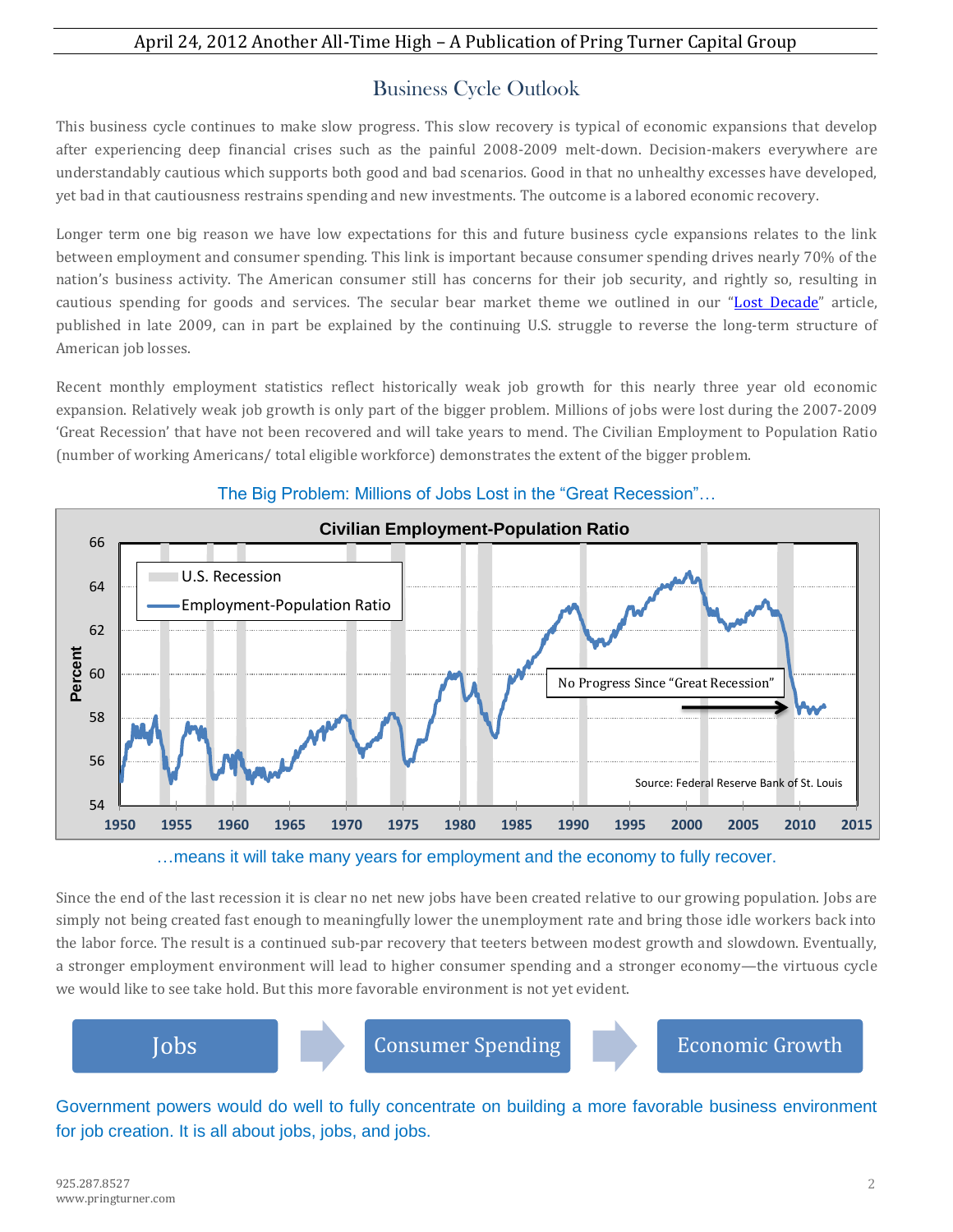## April 24, 2012 Another All-Time High – A Publication of Pring Turner Capital Group

# Financial Market Outlook

U.S. financial markets are benefiting from 1) a slow and steady improvement in a still fragile economy, 2) a strong Federal Reserve easing of monetary conditions, and 3) the perception of being a safe haven from the European debt crisis. These conditions should continue to support U.S. markets for the duration of this business cycle and contrasts with less promising performance in overseas financial exchanges.

We believe the three year cyclical bull market for stocks is not finished, but perhaps getting tired. After a five month rally the stock market is entitled to take a short breather. Expect stocks to consolidate some of the recent gains and pull back in price over the next few weeks. However, our business cycle research shows evidence of continued modest, yet positive, economic momentum. This allows the stock market more upside potential as the year progresses. We will be searching and evaluating additional conservative growth and income ideas to purchase on weakness. Our goal is to see your portfolio achieve further new all-time high levels later this year.

As mentioned earlier, our longer term view remains that the U.S. stock market is still in a secular bear market and faces strong headwinds for a number of years to come. In fact, the Pring Turner team has completed a new investment book to be published by McGraw Hill next month entitled *[Investing in the Second Lost Decade.](http://www.amazon.com/Investing-Second-Lost-Decade-Survival/dp/0071797440/ref=sr_1_1?ie=UTF8&qid=1335288364&sr=8-1)* Our forthcoming book not only lays out the detailed case why investors should prepare for *another lost decade* but also how investors can protect and even grow their assets during this continued difficult time. The investment principles, disciplines and course of action we explain in the book are the same ones that brought you safely and profitably through the last 13 very difficult investment years. We are working hard to develop even better tools to navigate the second lost decade and look forward with confidence to both the challenges and opportunities in the years ahead.

Thank you for your trust and the opportunity to help you. As always, please feel free to contact us should you have any questions.

# Pring Turner Takes Performance Reporting to a Higher Standard!



We are pleased to announce Pring Turner Capital Group has recently adopted the Global Investment Performance Standards (GIPS®) performance reporting standards. This set of industry-wide ethical principles and procedures provide investment firms with guidance on how to accurately calculate and report their investment results to clients and prospective clients. Performance is calculated by an independent third party following these global standard guidelines. Armed with this information, better informed investors have the ability to confidently make *risk-adjusted comparisons* between competing investment management firms.

GIPS® is a registered trademark of CFA Institute. CFA Institute has not been involved in the preparation or review of this report. **(Continued on backside)**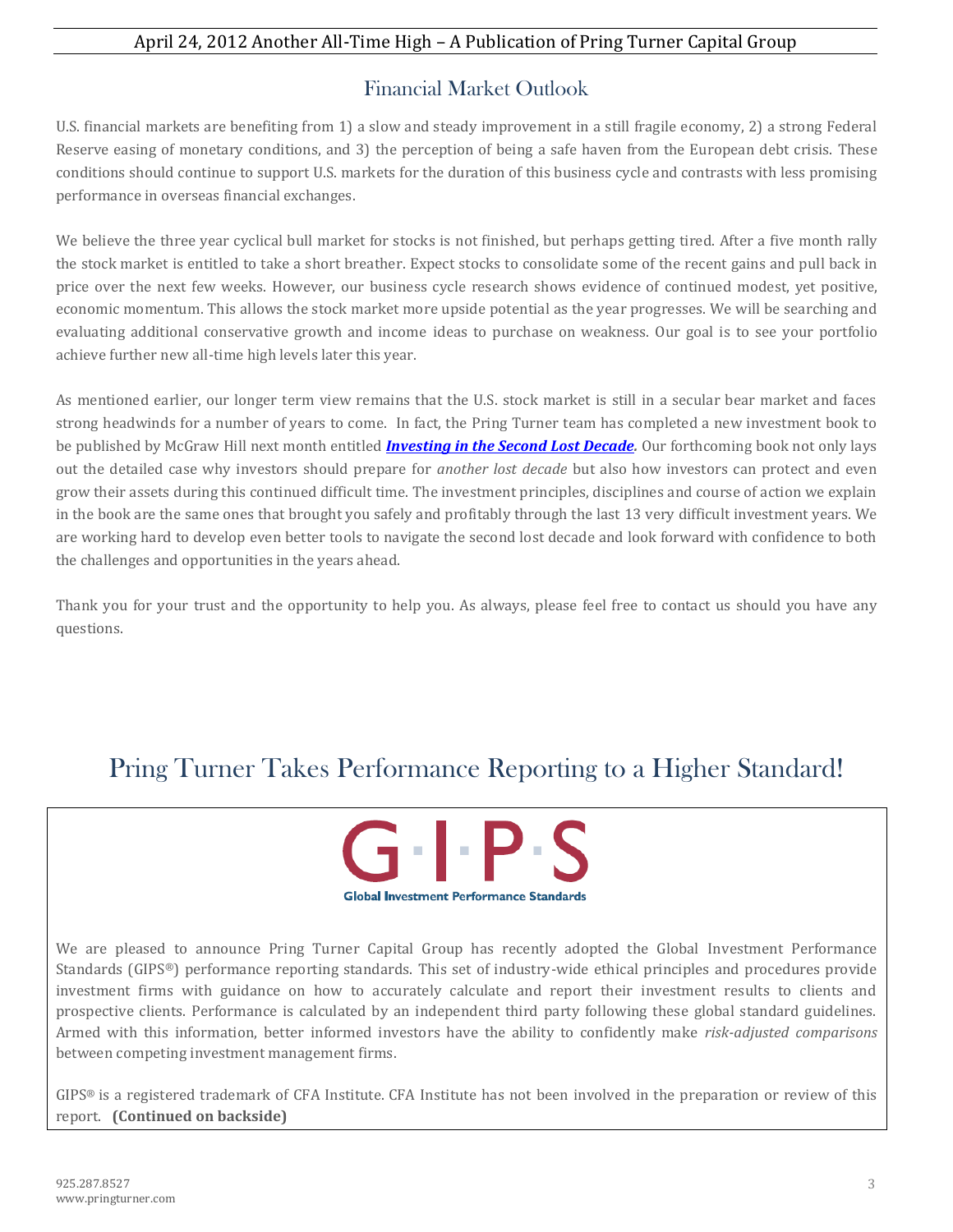#### PRING TURNER CAPITAL GROUP CONSERVATIVE GROWTH COMPOSITE

| Year | <b>Total Assets</b><br>(millions) |           | Number of       | Composite<br><b>Performance</b> | <b>S&amp;P 500</b>  | <b>Annualized 3-Year</b><br><b>Standard Deviation</b> |                          | <b>Internal</b><br>Composite |
|------|-----------------------------------|-----------|-----------------|---------------------------------|---------------------|-------------------------------------------------------|--------------------------|------------------------------|
| End  | Firm                              | Composite | <b>Accounts</b> | <b>Net</b>                      | <b>Total Return</b> | Composite                                             | <b>S&amp;P 500</b>       | <b>Dispersion</b>            |
| 2011 | 139                               | 93        | 194             | $(0.72\%)$                      | 2.12%               | 11.9%                                                 | 18.7%                    | 3.7%                         |
| 2010 | 137                               | 90        | 171             | 15.31%                          | 15.06%              | 13.1%                                                 | 21.9%                    | 3.5%                         |
| 2009 | 114                               | 74        | 153             | 16.84%                          | 26.45%              | 11.9%                                                 | 19.6%                    | 4.3%                         |
| 2008 | 85                                | 58        | 143             | $(17.91\%)$                     | $(37.00\%)$         | 8.9%                                                  | 15.1%                    | 5.8%                         |
| 2007 | 104                               | 69        | 141             | 7.40%                           | 5.50%               | 4.0%                                                  | 7.7%                     | 3.0%                         |
| 2006 | 86                                | 54        | 133             | 14.87%                          | 15.79%              | 4.2%                                                  | 6.8%                     | 4.2%                         |
| 2005 | 74                                | 49        | 132             | 4.77%                           | 4.89%               | 5.4%                                                  | 9.0%                     | 3.5%                         |
| 2004 | 66                                | 43        | 116             | 12.03%                          | 10.87%              | 7.8%                                                  | 14.9%                    | 3.8%                         |
| 2003 | 58                                | 37        | 109             | 16.63%                          | 28.69%              | 8.4%                                                  | 18.1%                    | 5.7%                         |
| 2002 | 50                                | 31        | 99              | $(6.19\%)$                      | $(22.11\%)$         | 8.2%                                                  | 18.6%                    | 4.8%                         |
| 2001 | 23                                | 14        | 27              | 1.26%                           | $(11.88\%)$         | --                                                    | $\overline{\phantom{m}}$ | 3.3%                         |
| 2000 | 21                                | 12        | 24              | 15.79%                          | $(9.09\%)$          | $-$                                                   | --                       | 3.6%                         |

Pring Turner Capital Group claims compliance with the Global Investment Performance Standards (GIPS<sup>®</sup>) and has prepared and presented this report in compliance with the GIPS® standards. GIPS® is a registered trademark of CFA Institute. CFA Institute has not been involved in the preparation or review of this report. Pring Turner has not been independently verified.

Pring Turner Capital Group is an independent registered investment adviser. The firm maintains a list of composite descriptions, which is available upon request.

The Conservative Growth Composite contains portfolios following our conservative investment style that stresses preservation of capital, income, and growth to attain superior returns with low risk through both good and bad market cycles. For comparison purposes the composite is measured against the S&P 500 Total Return Index. The Conservative Growth Composite was created in November 2011. The U.S. Dollar is the currency used to express performance. The minimum account size for this composite is \$50,000.

Performance shown represents total returns that include income, realized and unrealized gains and losses. Past performance is not indicative of future results. Net of fee performance was calculated using actual fees. The investment management fee schedule for the composite is 1.25% on the first \$1 million, and 1.00% on amounts over \$1 million. Actual investment advisory fees incurred by clients may vary. Further information regarding investment advisory fees is described in Part II of the firm's Form ADV. Composite performance is presented gross of foreign withholding taxes on dividends, interest income, and capital gains. Policies for valuing portfolios, calculating performance, and preparing compliant presentations are available upon request.

The annual composite dispersion presented is an asset-weighted standard deviation calculated using accounts in the composite the entire year. The 3-Year Standard Deviation represents the annualized standard deviation of actual composite and benchmark returns, using the rolling 36-months ended each year-end.

Pursuant to the provisions Rule 206(4)-1 of the Investment Advisers Act of 1940, we advise all readers that they should not assume that all recommendations made in the future will equal that referred to in this material. Investing in securities involves risks, including the possibility of loss.

Investment decisions formulated by Pring Turner Capital Group, Inc. are based on proprietary research and methods developed since 1977 by the owner/managers of the firm. None of the material contained herein is intended as a solicitation to purchase or sell a specific investment. Readers should not assume that all recommendations will be profitable or that future performance will equal that referred to in this material.